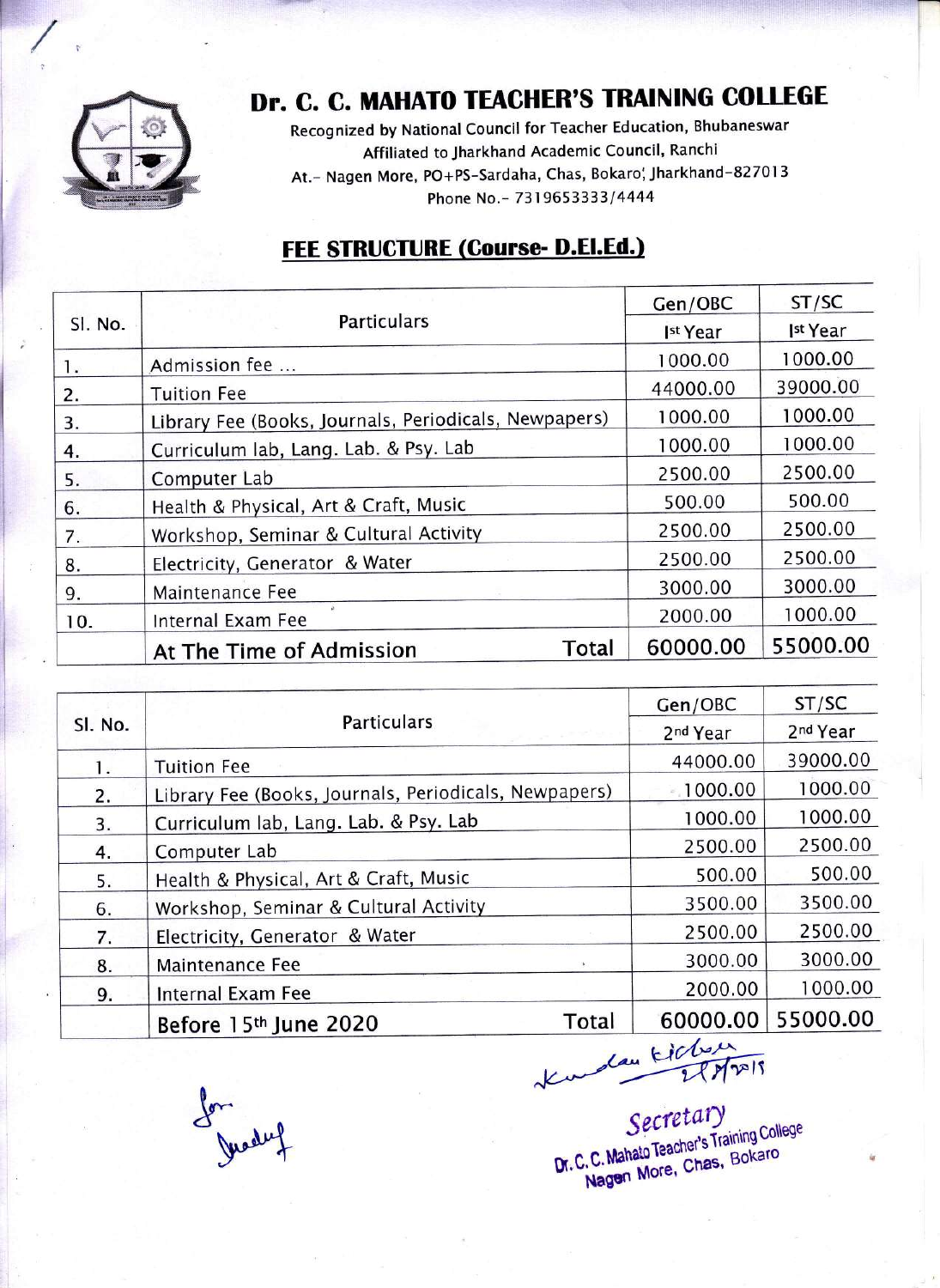

### Dr. C. C. MAHATO TEACHER'S TRAINING COLLEGE

Recognized by National Council for Teacher Education, Bhubaneswar Affiliated to Binod Bihari Mahto Koyalanchal University, Dhanbad At. - Nagen More, PO+PS-Sardaha, Chas, Bokaro, Jharkhand-827013 Phone No. - 7319653333/4444

#### **FEE STRUCTURE (Course- B.Ed.)**

| Sl. No.                                                                              | <b>Particulars</b>                                    | Gen/OBC  | ST/SC    |  |
|--------------------------------------------------------------------------------------|-------------------------------------------------------|----------|----------|--|
|                                                                                      |                                                       | Ist Year | Ist Year |  |
| 1.                                                                                   | Admission fee                                         | 1000.00  | 1000.00  |  |
| 2.                                                                                   | <b>Tuition Fee</b>                                    | 59000.00 | 54000.00 |  |
| 3.                                                                                   | Library Fee (Books, Journals, Periodicals, Newpapers) | 1000.00  | 1000.00  |  |
| 4.                                                                                   | Curriculum lab, Lang. Lab. & Psy. Lab                 | 1000.00  | 1000.00  |  |
| 5.                                                                                   | Computer Lab                                          | 2500.00  | 2500.00  |  |
| 6.                                                                                   | Health & Physical, Art & Craft, Music                 | 500.00   | 500.00   |  |
| 7.                                                                                   | Workshop, Seminar & Cultural Activity                 | 2500.00  | 2500.00  |  |
| 8.                                                                                   | Electricity, Generator & Water                        | 2500.00  | 2500.00  |  |
| 9.                                                                                   | Maintenance Fee                                       | 3000.00  | 3000.00  |  |
| 10.                                                                                  | Internal Exam Fee                                     | 2000.00  | 1000.00  |  |
|                                                                                      | Total<br>At The Time of Admission                     | 75000.00 | 70000.00 |  |
| Dhanhad<br>Buriated in and University Evans for the Derthe potification of the PRMKU |                                                       |          |          |  |

Registration and University Exam fee- As Per the notification of the BBMKU

| <b>Particulars</b>                                    | 2 <sup>nd</sup> Year | 2 <sup>nd</sup> Year                                                 |
|-------------------------------------------------------|----------------------|----------------------------------------------------------------------|
|                                                       |                      |                                                                      |
| <b>Tuition Fee</b>                                    | 59000.00             | 54000.00                                                             |
| Library Fee (Books, Journals, Periodicals, Newpapers) | 1000.00              | 1000.00                                                              |
| Curriculum lab, Lang. Lab. & Psy. Lab                 | 1000.00              | 1000.00                                                              |
| Computer Lab                                          | 2500.00              | 2500.00                                                              |
| Health & Physical, Art & Craft, Music                 | 500.00               | 500.00                                                               |
| Workshop, Seminar & Cultural Activity                 | 3500.00              | 3500.00                                                              |
| Electricity, Generator & Water                        | 2500.00              | 2500.00                                                              |
| Maintenance Fee                                       | 3000.00              | 3000.00                                                              |
| Internal Exam Fee                                     | 2000.00              | 1000.00                                                              |
| Total<br>Before 15th June 2020                        | 75000.00             | 70000.00                                                             |
|                                                       |                      | Course Las As Dartho potification of the P.P.M.V. University Dhanbad |

Course Fee- As Per the notification of the B.B.M.K.University, Dhanbad

Educational Tour- As per Requirement.

ture des billers Dr. C. C. Mahato Teacher's Training College Nagen More, Chas, Bokaro